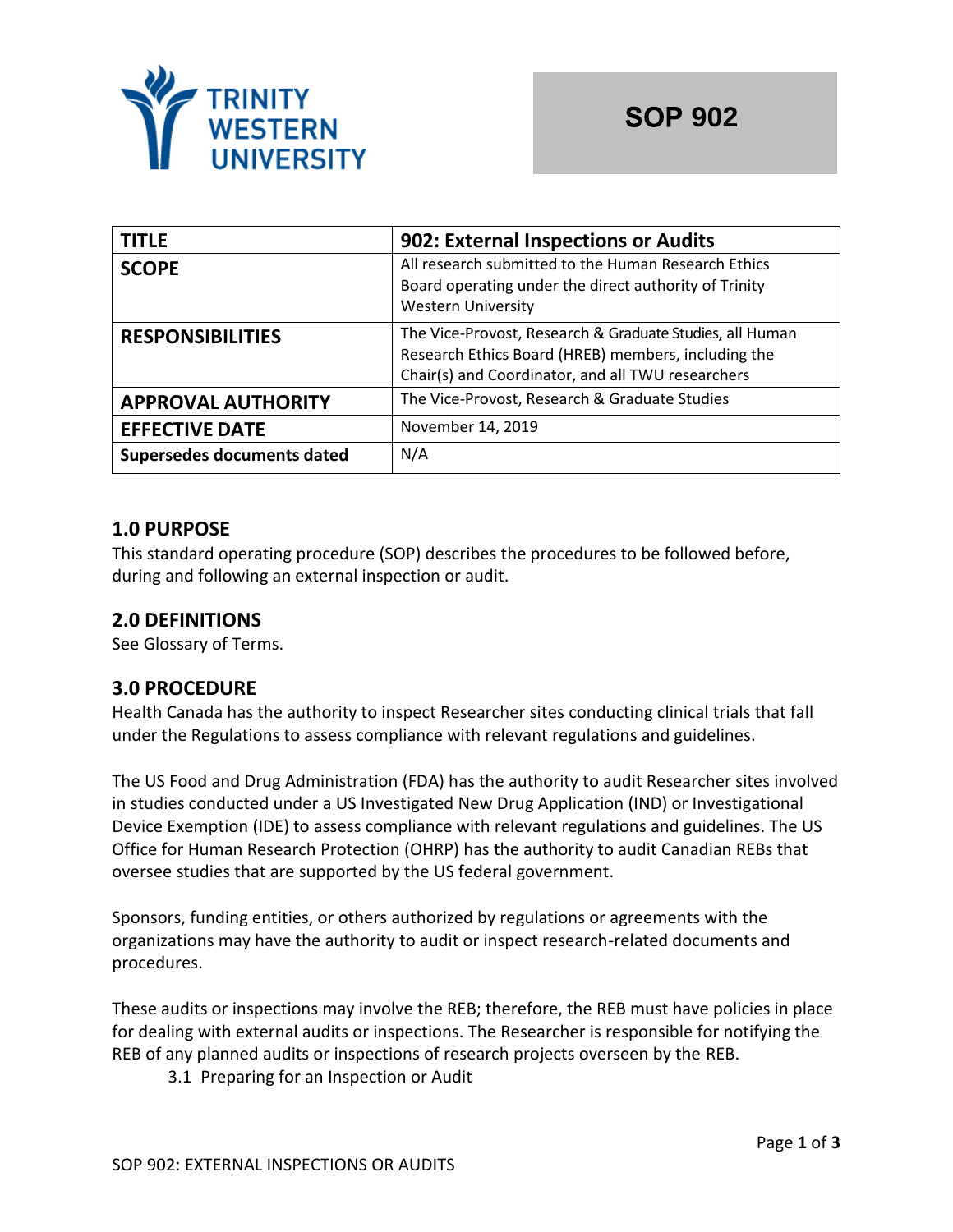

- 3.1.1 The REB Chair or designee will confirm with the Sponsor and/or the Researcher (or inspector/auditor, as applicable) regarding the agreed dates and times of the inspection/audit, and verify the purpose of the inspection/audit, the applicable project(s) undergoing inspection/audit and the inspection/audit plan and procedures;
- 3.1.2 The REB Chair or designee will notify the REB members and the REB Office Personnel of the inspection/audit;
- 3.1.3 The REB Chair or designee will review the inspection/audit procedures with the REB members and REB Office Personnel and conduct a thorough review of the required documentation;
- 3.1.4 The REB Chair or designee will arrange for access to the appropriate documents for the inspector/auditor;
- 3.1.5 The REB Chair or designee will confirm that the REB members and REB Office Personnel are available for interviews or to assist the inspector/auditor;
- 3.1.6 The REB Chair or designee will arrange for a suitable work area (e.g. private and with sufficient space, with access to a computer and in close proximity to a photocopier and telephone) for the inspector/auditor.
- 3.2 Participating in an Inspection or Audit
	- 3.2.1 The REB Chair or designee will meet with the inspector/auditor as scheduled. Prior to being granted access to the research-specific REB documentation, the inspector/auditor must exhibit proof of authority or authorization to conduct the inspection/audit;
	- 3.2.2 The REB Chair or designee will record the name, contact information and title of the inspector/auditor and retain any written notices of inspection/audit for the REB files;
	- 3.2.3 The REB Chair or designee will provide a brief orientation to the inspector/auditor of REB procedures;
	- 3.2.4 The REB Chair or designee will provide access to the research-specific documents requested by the inspector/auditor and maintain a list of the documents reviewed;
	- 3.2.5 The REB Chair or designee will accompany the inspector/auditor at all times while in confidential areas of the REB office and/or the organization;
	- 3.2.6 The REB Chair or designee will ensure that the inspector/auditor's questions are answered by the most appropriate personnel. The REB Chair or designee, REB Office Personnel and REB members must make every reasonable effort to be available and to accommodate the requests of the inspector/auditor;